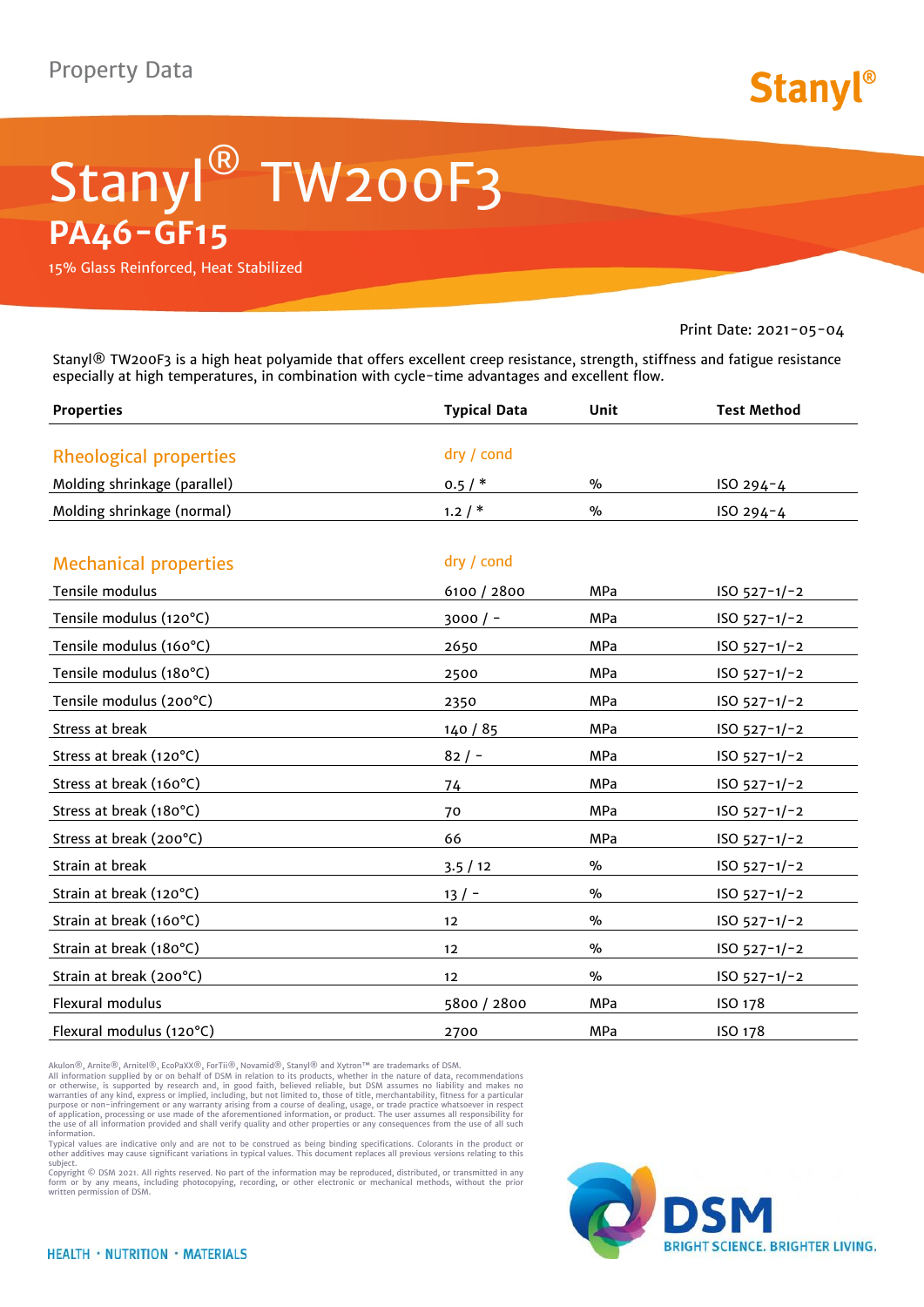## Property Data Stanyl<sup>®</sup> TW200F3

|                                           |                     |                   | Print Date: 2021-05-04 |
|-------------------------------------------|---------------------|-------------------|------------------------|
| <b>Properties</b>                         | <b>Typical Data</b> | Unit              | <b>Test Method</b>     |
| Flexural modulus (160°C)                  | 2600                | <b>MPa</b>        | ISO 178                |
| Flexural strength                         | 235 / 125           | <b>MPa</b>        | ISO 178                |
| Flexural strength (120°C)                 | 80                  | MPa               | ISO 178                |
| Flexural strength (160°C)                 | 75                  | MPa               | ISO 178                |
| Charpy impact strength (+23°C)            | 50/100              | kJ/m <sup>2</sup> | ISO 179/1eU            |
| Charpy impact strength (-30°C)            | 45 / 50             | kJ/m <sup>2</sup> | ISO 179/1eU            |
| Charpy notched impact strength (+23°C)    | $6/13$              | kJ/m <sup>2</sup> | ISO 179/1eA            |
| Charpy notched impact strength (-30°C)    | $6/6$               | kJ/m <sup>2</sup> | ISO 179/1eA            |
| Izod notched impact strength (+23°C)      | 6/13                | kJ/m <sup>2</sup> | ISO 180/1A             |
| Izod notched impact strength (-40°C)      | $6/6$               | kJ/m <sup>2</sup> | ISO 180/1A             |
|                                           |                     |                   |                        |
| <b>Thermal properties</b>                 | dry / cond          |                   |                        |
| Melting temperature (10°C/min)            | 295/                | °C                | ISO $11357 - 1/-3$     |
| Temp. of deflection under load (1.80 MPa) | 275/                | °C                | $ISO 75-1/-2$          |
| Temp. of deflection under load (0.45 MPa) | $290/$ *            | °C                | $ISO 75-1/-2$          |
|                                           |                     |                   |                        |

| Coeff. of linear therm. expansion (normal) | 0.8/       | $E - \frac{L}{C}$ | $ISO 11359 - 1/-2$ |
|--------------------------------------------|------------|-------------------|--------------------|
| Burning Behav. at 1.5 mm nom. thickn.      | HB $/*$    | class             | IEC 60695-11-10    |
| Thickness tested                           | $1.5/$ *   | mm                | IEC 60695-11-10    |
| UL recognition                             | Yes $/*$   | -                 |                    |
| Relative Temperature Index - electrical    | 65         | °C                | UL746B             |
| RTI electrical (Thickness (1) tested)      | 1.5        | mm                | UL746B             |
|                                            |            |                   |                    |
| <b>Electrical properties</b>               | dry / cond |                   |                    |

Coeff. of linear therm. expansion (parallel)  $0.5 / *$  E-4/°C ISO 11359-1/-2

| Volume resistivity         | 1E12 / 1E7 | $Ohm*m$           | IEC $62631 - 3 - 1$ |  |
|----------------------------|------------|-------------------|---------------------|--|
| Comparative tracking index | $400/-$    | v                 | <b>IEC 60112</b>    |  |
|                            |            |                   |                     |  |
| Other properties           | dry / cond |                   |                     |  |
| Humidity absorption        | 3.15/      | $\%$              | Sim. to ISO 62      |  |
| Density                    | 1290/      | kg/m <sup>3</sup> | ISO 1183            |  |

Akulon®, Arnite®, Arnitel®, EcoPaXX®, ForTii®, Novamid®, Stanyl® and Xytron™ are trademarks of DSM.<br>All information supplied by or on behalf of DSM in relation to its products, whether in the nature of data, recommendation warranties of any kind, express or implied, including, but not limited to, those of title, merchantability, fitness for a particular<br>purpose or non–infringement or any warranty arising from a course of dealing, usage, or t

information.<br>Typical values are indicative only and are not to be construed as being binding specifications. Colorants in the product or<br>other additives may cause significant variations in typical values. This document rep

subject.<br>Copyright © DSM 2021. All rights reserved. No part of the information may be reproduced, distributed, or transmitted in any form or by any means, including photocopying, recording, or other electronic or mechanical methods, without the prior written permission of DSM.